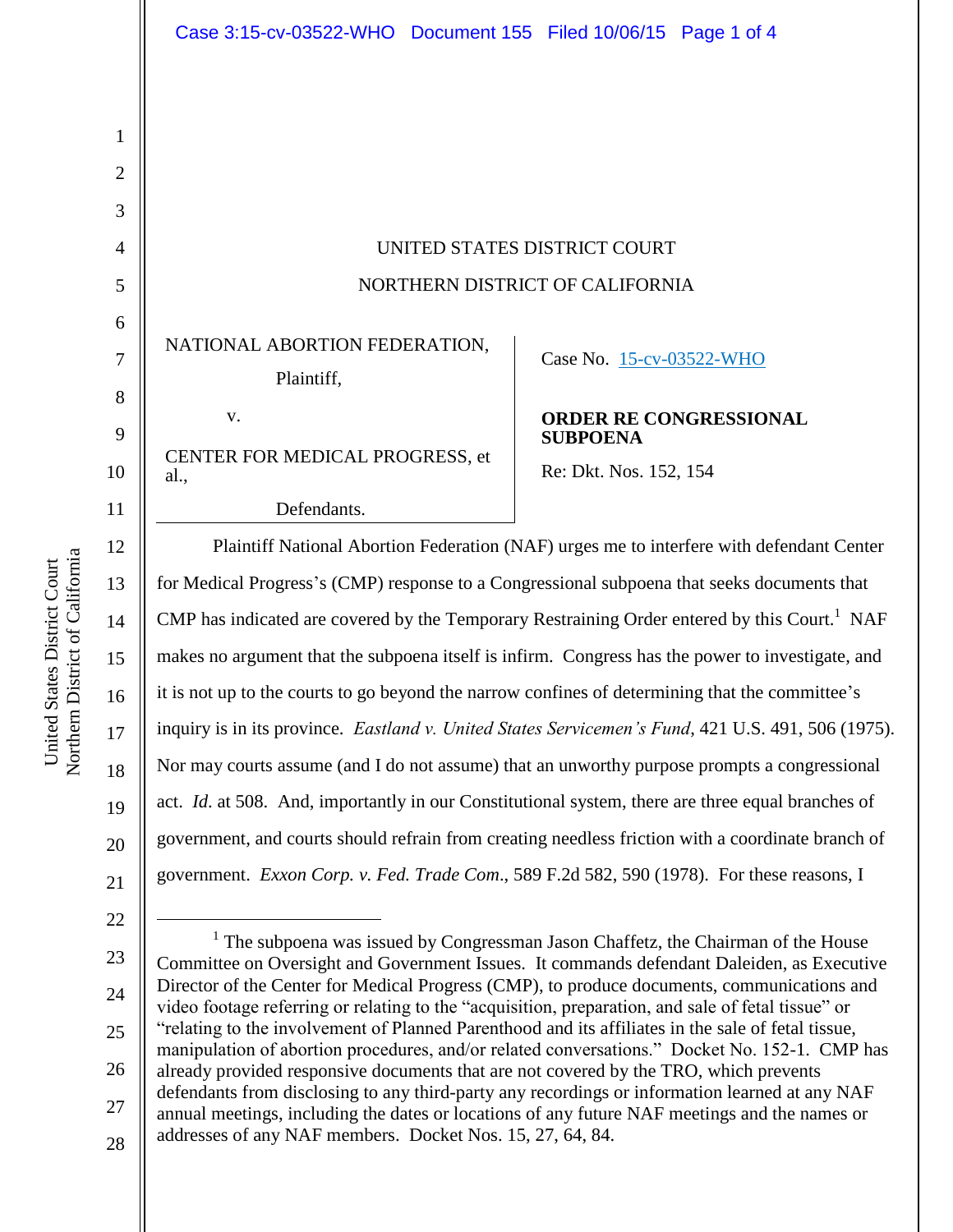will not interfere with CMP's response to the subpoena.

NAF argues that (i) responding to the Congressional subpoena would violate the Court's TRO, (ii) Daleiden need not comply with the subpoena because the subpoena was issued to CMP (and not Daleiden), (iii) the subpoena cannot be enforced absent full House authorization, and (iv) the appropriate recourse for the House Committee is to move to intervene in this action to seek amendment of the TRO. Docket No. 154. But NAF does not argue that the information sought by the subpoena falls outside the "sphere of legitimate legislative activity" of the House Committee. *Eastland v. United States Servicemen's Fund*, 421 U.S. at 501. Absent an attempt to exceed that sphere, the Speech and Debate Clause provides immunity to allow Congress to independently perform its legislative duties through its subpoena powers. *Id*. at 502, 505. As explained by the Supreme Court, it is not the Court's role to determine the legitimacy of the Congressional investigation by looking to the Committee's motives. *Id*. at 508.

I issued the TRO because defendants, after entering into nondisclosure agreements with NAF under false pretenses, clearly breached the agreements not to disclose information learned at NAF's annual meetings. I remain concerned about the threat of irreparable injury to the privacy rights of NAF's members, shown by NAF through the history of violence against providers of abortion care and the specific acts of intimidation against NAF members, including death threats, harassment and reputational harm, apparently caused by the release of defendants' videos prior to the TRO. But as defendant points out, disclosure to a Congressional committee is not "public disclosure." *Exxon Corp. v. Fed. Trade Com*., 589 F.2d 582, 589 (1978). And courts "must presume that the committees of Congress will exercise their powers responsibly and with due regard for the rights of affected parties." *Id*. Likewise, the "court cannot assume that Congress will act irresponsibly in regulating or disclosing" the information at issue. *Id*. at 590. While case law allows courts to modify or quash Congressional subpoenas in order to protect constitutional rights from infringement by Congress, *id*., there is no evidence on this record that the subpoena at issue will result in that type of infringement, and NAF does not argue it would.

NAF's arguments that Daleidin need not comply with the subpoena do not require my intervention to prevent him from voluntarily doing so. Daleidin, as executive director of CMP,

4

5

6

7

8

9

10

11

12

13

14

15

16

17

18

19

20

21

22

23

24

25

26

27

28

1

2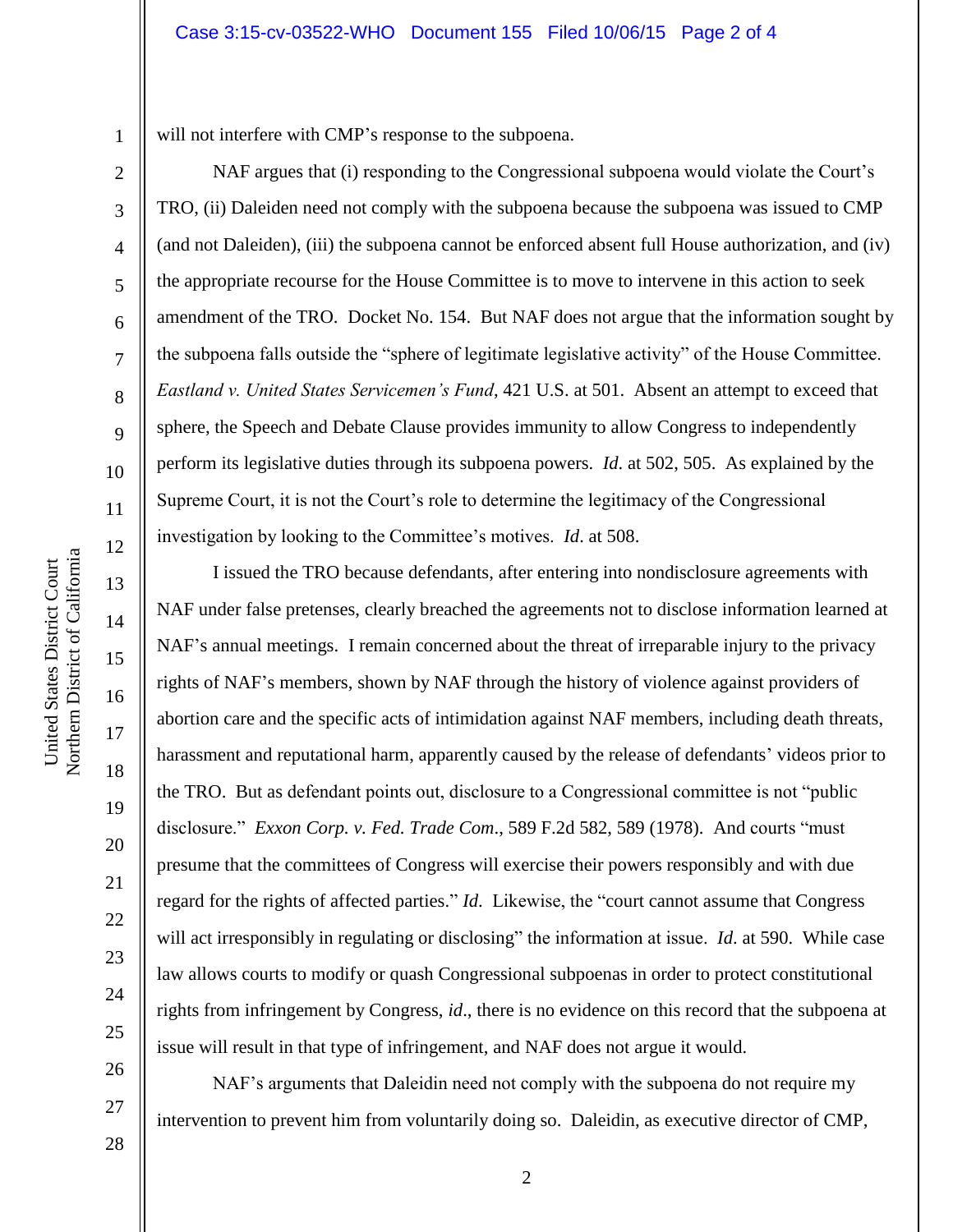has been directed to comply with the subpoena. This is not an issue of the House Committee taking legal action "to enforce" a subpoena – thereby requiring full House authorization – but the question of whether a recipient may voluntarily comply with a subpoena. Similarly, this is not a case where Congress is asking a Court to modify a protective order to provide it access to information only received by a party through discovery sanctioned by the Court. *But see In re Beef Indus. Antitrust Litig*., 457 F. Supp. 210, 211 (N.D. Tex. 1978); *In re Beef Indus. Antitrust Litig*., 589 F.2d 786, 789 (5th Cir. 1979).

All that said, it is not lost on me that defendants seek expeditiously to provide information to Congress that they have tried in a variety of ways not to provide to NAF. Prior to responding to the Congressional subpoena, defendant CMP shall deliver to counsel for NAF and to the Court a true and correct copy of everything defendant will provide to Congress, including all video footage, documents and communications described in the subpoena. Further, CMP shall not provide to Congress any footage, documents or communications that have not been specifically requested by the subpoena. *See Exxon Corp v. Fed. Trade Com.,* 589 F. 2d at 592 (limiting FTC's response to properly issued Congressional subpoena so that it only reveals statutorily protected trade secrets).

20 22 26 I interpret the subpoena as being directed to Daleiden in his capacity as Executive Director of CMP, as it says on the first page of the subpoena. That is consistent with my understanding from the proceedings in this case to date; the documents, video footage and communications covered by the TRO are CMP's and do not belong to any individual defendant. But if any defendant, such as Daleiden, intends to assert a privilege to producing a document in this case but plans to produce the document to Congress pursuant to the subpoena, he shall first file the document *in camera* with the Court, accompanied by an explanation of how he or she has the right to assert the privilege with respect to the document, and delay providing such document to Congress until I rule on the privilege and propriety of withholding production from NAF. I will not countenance a game of hide the ball with respect to these documents, video footage and

27 28

Northern District of California Northern District of California United States District Court United States District Court

1

2

3

4

5

6

7

8

9

10

11

12

13

14

15

16

17

18

19

21

23

24

25